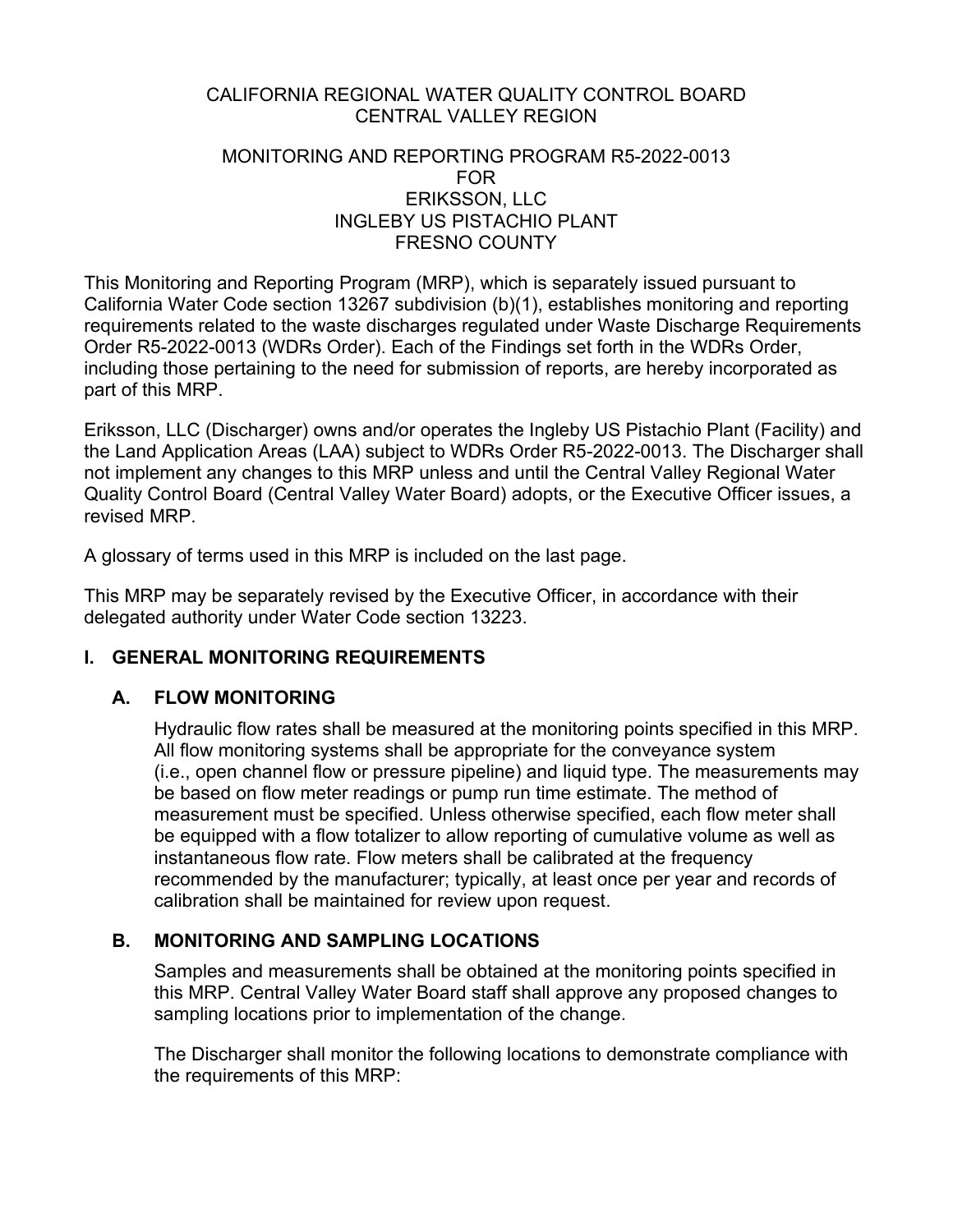#### **Table 1. Monitoring Locations**

| <b>Monitoring Location</b> | <b>Monitoring Location Description</b>                                                                                                                                                                                                                                                                                                 |
|----------------------------|----------------------------------------------------------------------------------------------------------------------------------------------------------------------------------------------------------------------------------------------------------------------------------------------------------------------------------------|
| <b>INF-001</b>             | Location where a representative sample of the waste<br>stream can be obtained prior to discharge to the Lined<br>Settling Pond and blending with irrigation water (or any<br>other water). Flow measurements shall be made at the<br>Processing Meter as shown in Attachment C of the<br>WDRs.                                         |
| <b>EFF-001</b>             | Location where a representative sample of the effluent<br>(i.e., wastewater and/or blended wastewater and<br>irrigation water) leaving the Lined Settling Pond can be<br>obtained prior to being sent to the land application area.<br>Flow Measurements shall be made at the Discharge<br>Meter as shown in Attachment C of the WDRs. |
| <b>PND-001</b>             | Lined Settling Pond monitoring                                                                                                                                                                                                                                                                                                         |
| SW-001                     | Source water monitoring.                                                                                                                                                                                                                                                                                                               |
| <b>BK-001</b>              | Backwash monitoring                                                                                                                                                                                                                                                                                                                    |
| <b>IRG</b>                 | Irrigation System monitoring.                                                                                                                                                                                                                                                                                                          |
| <b>LAA</b>                 | Land Application Area (LAA) monitoring.                                                                                                                                                                                                                                                                                                |
| Solids                     | Solids monitoring.                                                                                                                                                                                                                                                                                                                     |

#### **C. SAMPLING AND SAMPLE ANALYSIS**

All samples shall be representative of the volume and nature of the discharge or matrix of material sampled. Except as specified otherwise in this MRP, grab samples will be considered representative of water, wastewater, soil, solids/sludges and groundwater. The time, date, and location of each sample shall be recorded on the sample chain of custody form.

Field test instruments (such as those used to measure pH, temperature, electrical conductivity, dissolved oxygen, wind speed, and precipitation) may be used provided that:

- 1. The operator is trained in proper use and maintenance of the instruments;
- 2. The instruments are field calibrated at the frequency recommended by the manufacturer;
- 3. The instruments are serviced and/or calibrated by the manufacturer at the recommended frequency; and
- 4. Field calibration reports are submitted as described in the "Reporting" section of this MRP.

Laboratory analytical procedures shall comply with the methods and holding times specified in the following (as applicable to the medium to be analyzed):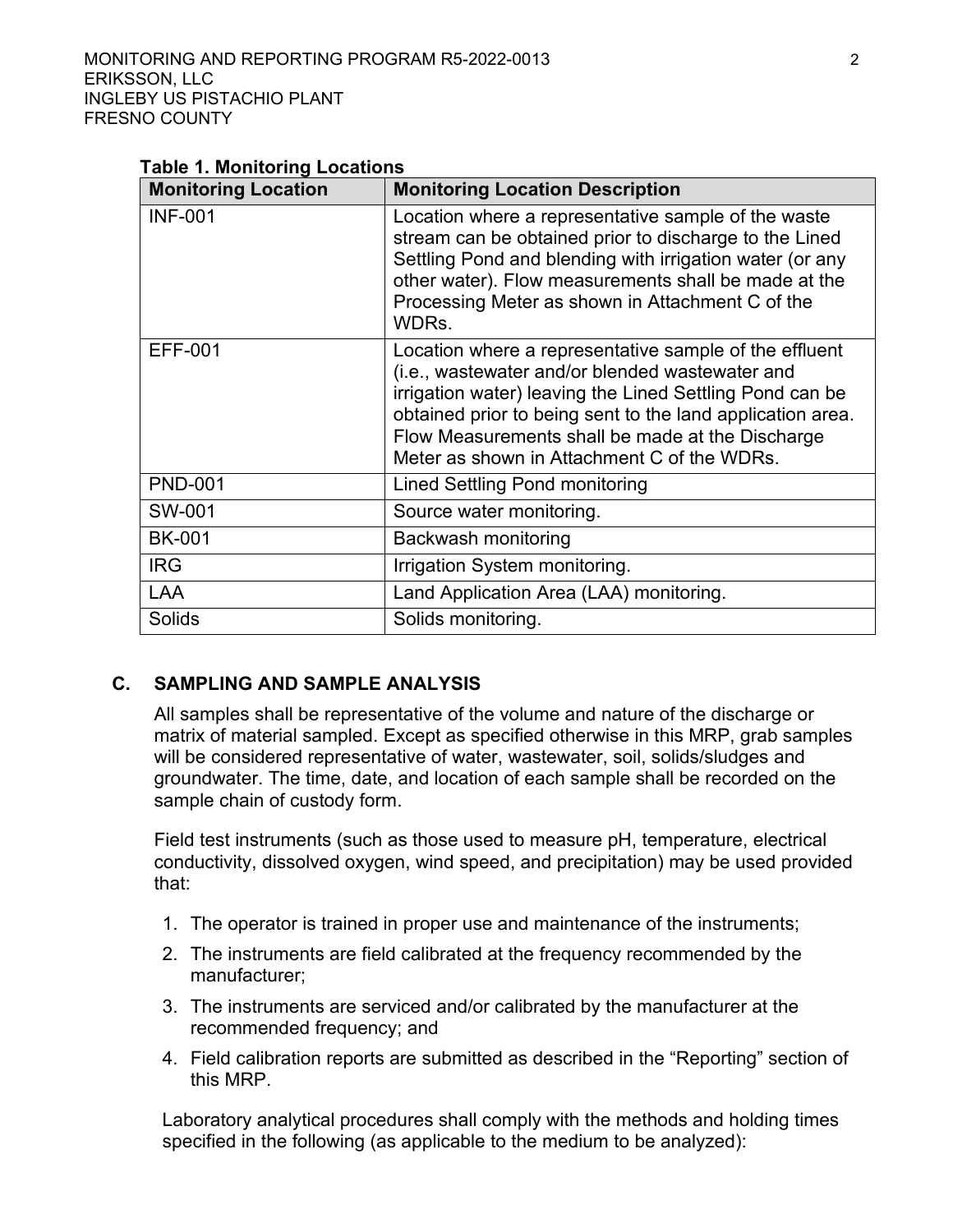- · *Methods for Organic Chemical Analysis of Municipal and Industrial Wastewater*  (EPA);
- · *Test Methods for Evaluating Solid Waste* (EPA);
- · *Methods for Chemical Analysis of Water and Wastes* (EPA);
- · *Methods for Determination of Inorganic Substances in Environmental Samples*  (EPA);
- · *Standard Methods for the Examination of Water and Wastewater*  (APHA/AWWA/WEF); and
- Soil, Plant and Water Reference Methods for the Western Region (WREP 125).

Approved editions shall be those that are approved for use by the United States Environmental Protection Agency (EPA) or the State Water Resources Control Board (State Water Board), Division of Drinking Water's Laboratory Accreditation Program (ELAP). The Discharger may propose alternative methods for approval by the Executive Officer. Where technically feasible, laboratory reporting limits shall be lower than the applicable water quality objectives for the constituents to be analyzed.

If monitoring consistently shows no significant variation in a constituent concentration or parameter after at least 12 months of monitoring, the Discharger may request this MRP be revised to reduce monitoring frequency. The proposal must include adequate technical justification for reduction in monitoring frequency. This monitoring program shall remain in effect unless and until a revised MRP is issued.

## **II. SPECIFIC MONITORING REQUIREMENTS**

## **A. INFLUENT MONITORING (INF-001)**

During the pistachio processing season, samples of the wastewater influent shall be collected immediately before it enters the Lined Settling Pond. Flow measurements shall be taken at the Processing Meter as shown in Attachment C of the WDRs. Samples shall be representative of the volume and nature of the discharge. Time of collection of a grab sample shall be recorded. Influent monitoring shall include the following:

| <b>Constituent/Parameter</b> | <b>Units</b> | <b>Sample</b><br><b>Type</b> | Frequency  |
|------------------------------|--------------|------------------------------|------------|
| Flow                         | mgd          | Meter<br>(see 1 below)       | Continuous |
| pH                           | pH Units     | Grab                         | 1/Week     |
| EC                           | umhos/cm     | Grab                         | 1/Week     |

### **Table 2. Influent Monitoring (INF-001)**

1. Flow measurements based on flow meter readings taken at the Processing Meter as shown in Attachment C. The method of measurement including data used in calculations must be specified.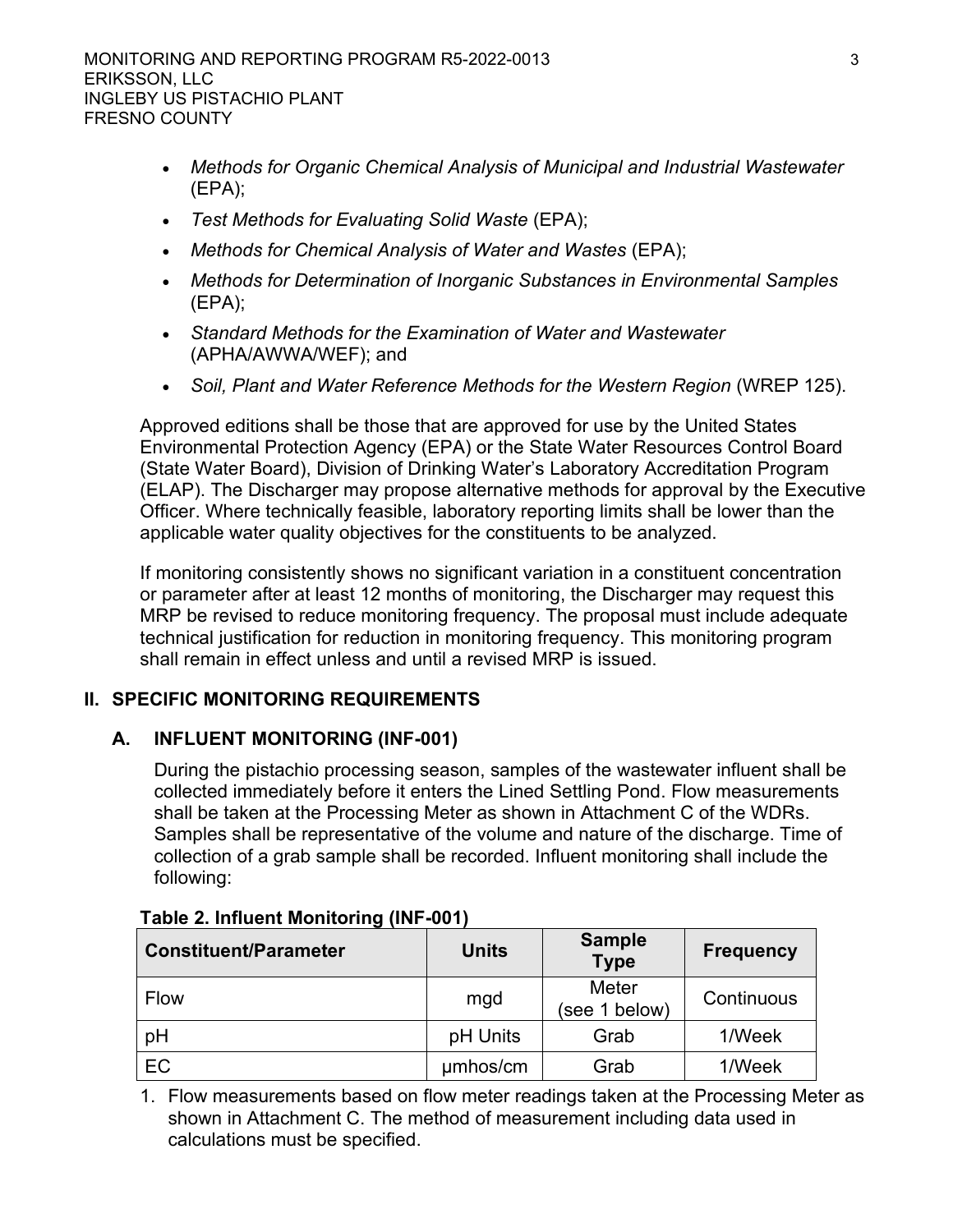#### **B. EFFLUENT MONITORING (EFF-001)**

Effluent samples of the wastewater and/or blended wastewater and irrigation water shall be collected upon leaving the Lined Settling Pond but prior to being applied to the LAA. Effluent samples shall be collected during the processing season and at any time wastewater is discharged from the pond. Flow measurements shall be taken at the Discharge Meter as shown in Attachment C of the WDRs. Effluent monitoring shall include at least the following:

| <b>Constituent/Parameter</b> | <b>Units</b> | <b>Sample</b><br><b>Type</b> | <b>Frequency</b>        |
|------------------------------|--------------|------------------------------|-------------------------|
| <b>Flow</b>                  | mgd          | Meter<br>(see 1 below)       | Continuous              |
| pH                           | pH Units     | Grab                         | 1/Week                  |
| EC                           | umhos/cm     | Grab                         | 1/Week                  |
| BOD <sub>5</sub>             | mg/L         | Grab                         | 1/Week                  |
| <b>FDS</b>                   | mg/L         | Grab                         | 1/Week                  |
| Potassium                    | mg/L         | Grab                         | 1/Week                  |
| Nitrate as N                 | mg/L         | Grab                         | 1/Week                  |
| Nitrite as N                 | mg/L         | Grab                         | 1/Week                  |
| <b>TKN</b>                   | mg/L         | Grab                         | 1/Week                  |
| <b>Total Nitrogen</b>        | mg/L         | Grab                         | 1/Week                  |
| <b>TDS</b>                   | mg/L         | Grab                         | 2/Year<br>(see 2 below) |
| <b>General Minerals</b>      | mg/L         | Grab                         | 2/Year<br>(see 2 below) |

**Table 3. Effluent Monitoring (EFF-001)**

- 1. Flow measurements based on flow meter readings taken at the Discharge Meter as shown in Attachment C. The method of measurement including data used in calculations must be specified
- 2. Samples shall be collected twice per year in non-consecutive weeks during the processing season.

## **C. POND MONITORING (PND-001)**

The Discharger shall monitor the Lined Settling Pond (PND-001) when wastewater is present. Freeboard shall be visually monitored vertically from the surface of the water to the lowest elevation of the berm to maintain one foot of freeboard. Marks may be made on the liner, or a measuring stick may be used to record visual measurements. Samples for dissolved oxygen shall be collected at a depth of one foot below the surface of the water opposite the inlet. At a minimum, the pond shall be monitored as specified in Table 4 below: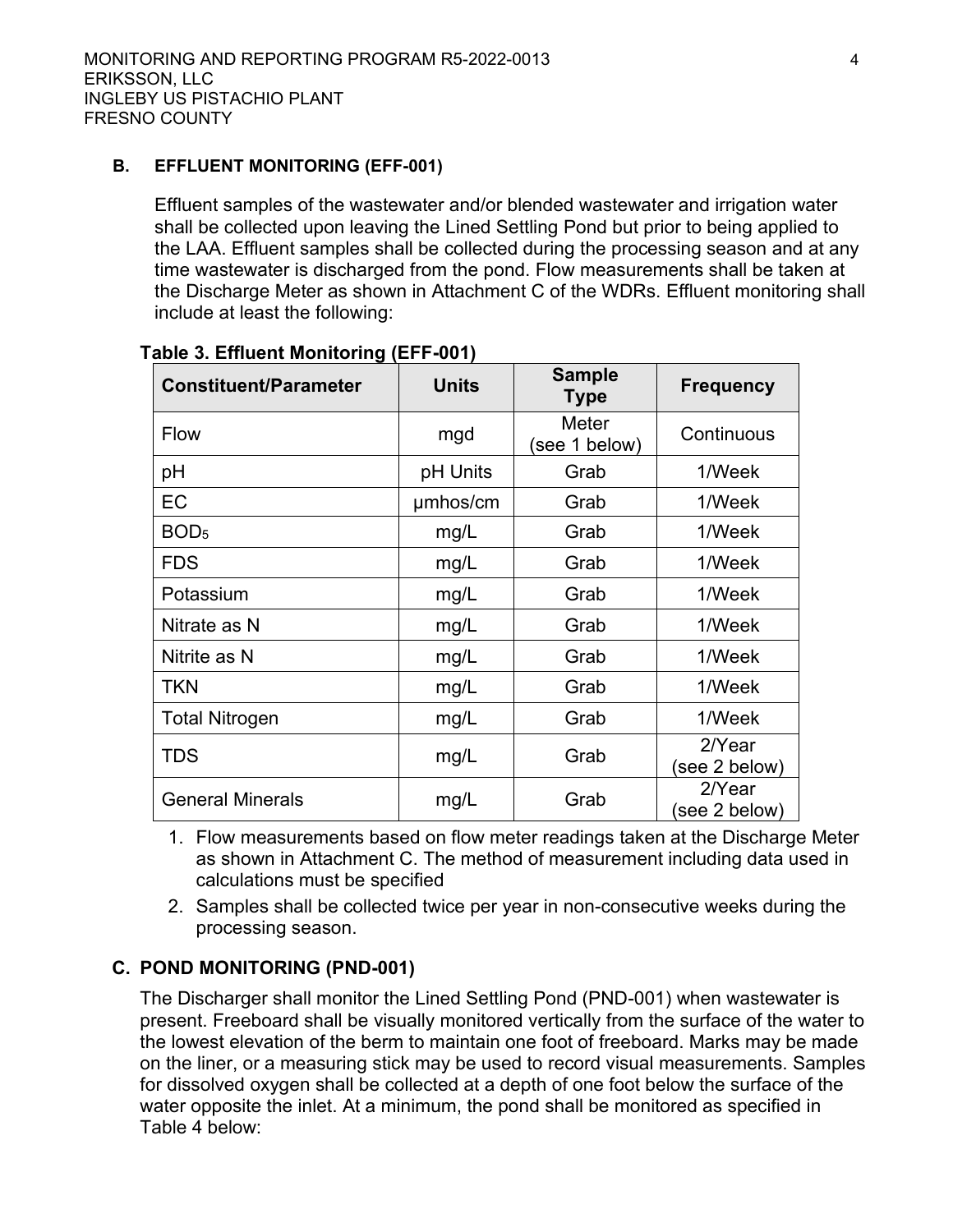| <b>Constituent/</b><br><b>Parameter</b> | <b>Units</b> | <b>Sample</b><br><b>Type</b> | <b>Frequency</b>              |
|-----------------------------------------|--------------|------------------------------|-------------------------------|
| DO                                      | mg/L         | Grab                         | 1/Week<br>(see 1 and 2 below) |
| pH                                      | std. units   | Grab                         | 1/Week<br>(see 1 and 2 below) |
| Freeboard                               | Nearest Inch | Observation                  | 1/Week                        |
| Odors                                   |              | Observation                  | 1/Week                        |
| <b>Liner Condition</b>                  |              | Observation                  | 1/Year<br>see 3 below)        |
| Solids Depth<br>(see 4 below)           | inches       | Grab                         | 1/Year<br>see 5 below)        |
| Lysimeter Pan<br>(see 6 below)          | gallons      | Grab                         | 1/Year                        |

#### **Table 4. Pond Monitoring (PND-001)**

1. Samples for DO and pH shall be collected between 8:00 am and 10:00 a.m. when there is more than one foot of water in the pond. If there is insufficient water in the pond no sample shall be collected, and the Discharger shall report that in the appropriate monitoring report.

- 2. If offensive odors are detected by or brought to the attention of the Discharger, the Discharger shall monitor the potential source pond at least daily (excluding weekends and holidays) for DO and pH until the odor issue has been resolved.
- 3. In July or August prior to the start of the processing season.
- 4. Thickness of settled solids accumulated at the bottom of the pond.
- 5. In November after the processing season.
- 6. The Discharger shall conduct annual performance monitoring of the pond liner in accordance with the 24 July 2017 Pond Liner Operation, Maintenance, and Monitoring Plan. Within 30 days of filling the pond during the harvest season, the Discharger shall purge the pan lysimeter and note the volume of purged water and collect an EC reading. After the initial purge, the Discharger shall pump the pan lysimeter again (minimum 24 hours after the initial purge) and note the volume pumped and collect an EC reading from the second purge. The results of the pan lysimeter monitoring shall be included in the annual monitoring report.

### **D. SOURCE WATER MONITORING (SW-001)**

The source water for Facility operations shall be monitored. Samples shall be representative of the source water supplied to the Facility after treatment. If the source water is from more than one source, the results shall be presented as a flow-weighted average of all sources. Source water monitoring shall include at least the following: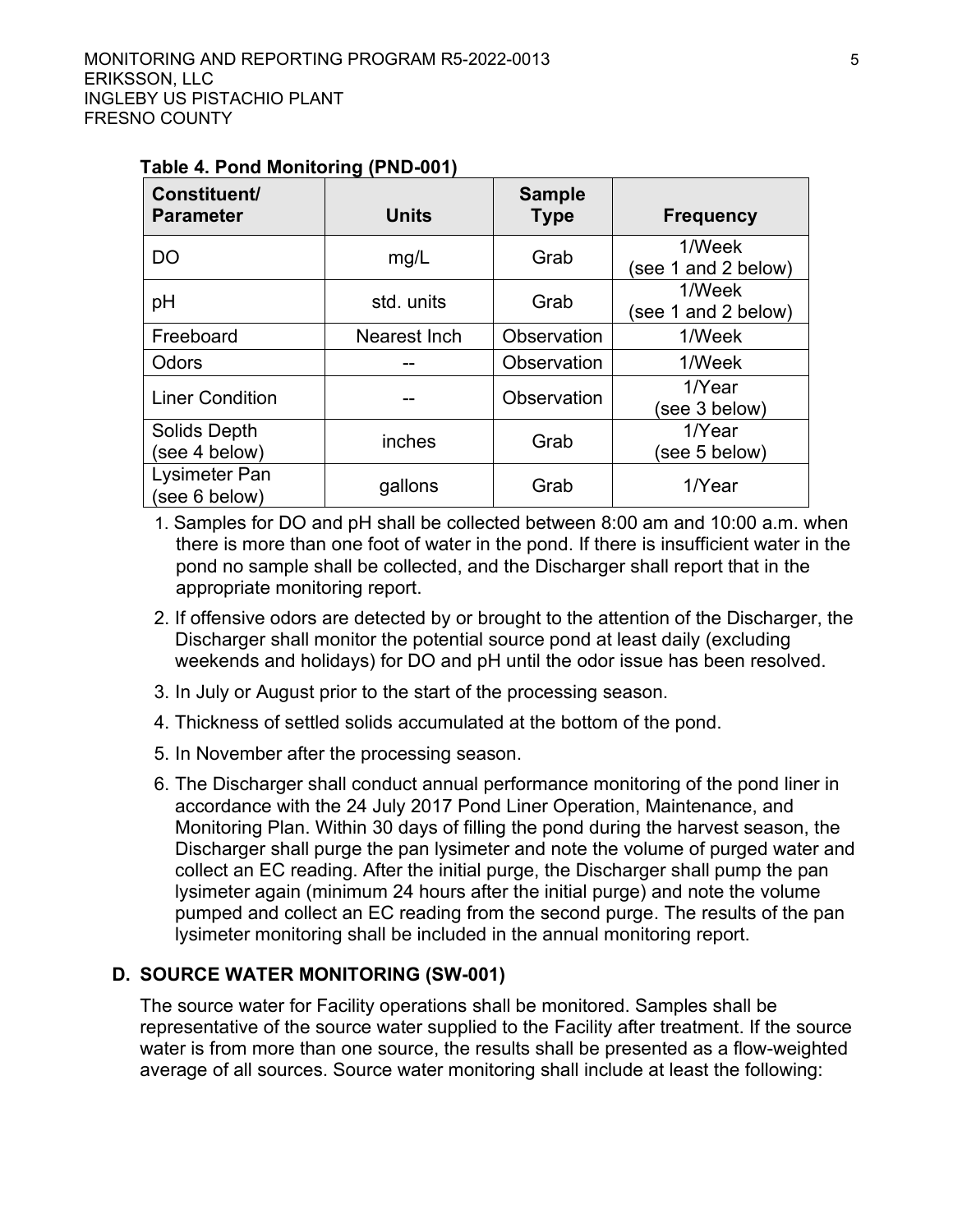| <b>Constituent/Parameter</b> | <b>Units</b> | <b>Sample</b><br><b>Type</b> | <b>Frequency</b>        |
|------------------------------|--------------|------------------------------|-------------------------|
| EC                           | umhos/cm     | Grab                         | 1/Year<br>(see 1 below) |
| <b>FDS</b>                   | mg/L         | Grab                         | 1/Year<br>(see 1 below) |
| Nitrate (as N)               | mg/L         | Grab                         | 1/Year<br>(see 1 below) |

#### **Table 5. Source Water Monitoring (SW-001)**

1. Samples shall be collected once per year in September during the processing season.

#### **E. BACKWASH MONITORING (BK-001)**

The Discharger shall monitor the backwash water from the water treatment system during backwash events. Backwash monitoring shall include at least the following:

| <b>Constituent/Parameter</b> | <b>Units</b> | <b>Sample</b><br><b>Type</b> | <b>Frequency</b>                    |
|------------------------------|--------------|------------------------------|-------------------------------------|
| <b>Flow</b>                  | gallons      | Meter<br>(see 1 below)       | Continuous                          |
| pH                           | std. units   | Grab                         | 1/Month and 2/Year<br>(see 2 below) |
| EC                           | umhos/cm     | Grab                         | 1/Month and 2/Year<br>(see 2 below) |
| <b>General Minerals</b>      | mg/L         | Grab                         | Once/5 years<br>(see 3 below)       |
| Arsenic                      | $\mu$ g/L    | Grab                         | Once/5 years<br>(see 3 below)       |

**Table 6. Backwash Monitoring (BK-001)**

- 1. Flow measurements may be based on flow meter readings or estimated based on pump run time or similar approved method. The method of measurement including data used in calculations must be specified.
- 2. Samples of the backwash water shall be collected once a month during a backwash event for one year. Thereafter, samples of the backwash water shall be collected twice per year in March and September during a backwash event.
- 3. Samples shall be collected once every five years starting in 2022.

## **F. IRRIGATION SYSTEM MONITORING (IRG)**

The Discharger shall monitor the irrigation water in use at the Facility. Samples of the irrigation water shall be representative of the irrigation water blended with the wastewater in the pond and/or applied directly to the land application areas receiving wastewater. If the irrigation water is from more than one source, samples from all sources will be provided. Irrigation water monitoring shall include at least the following: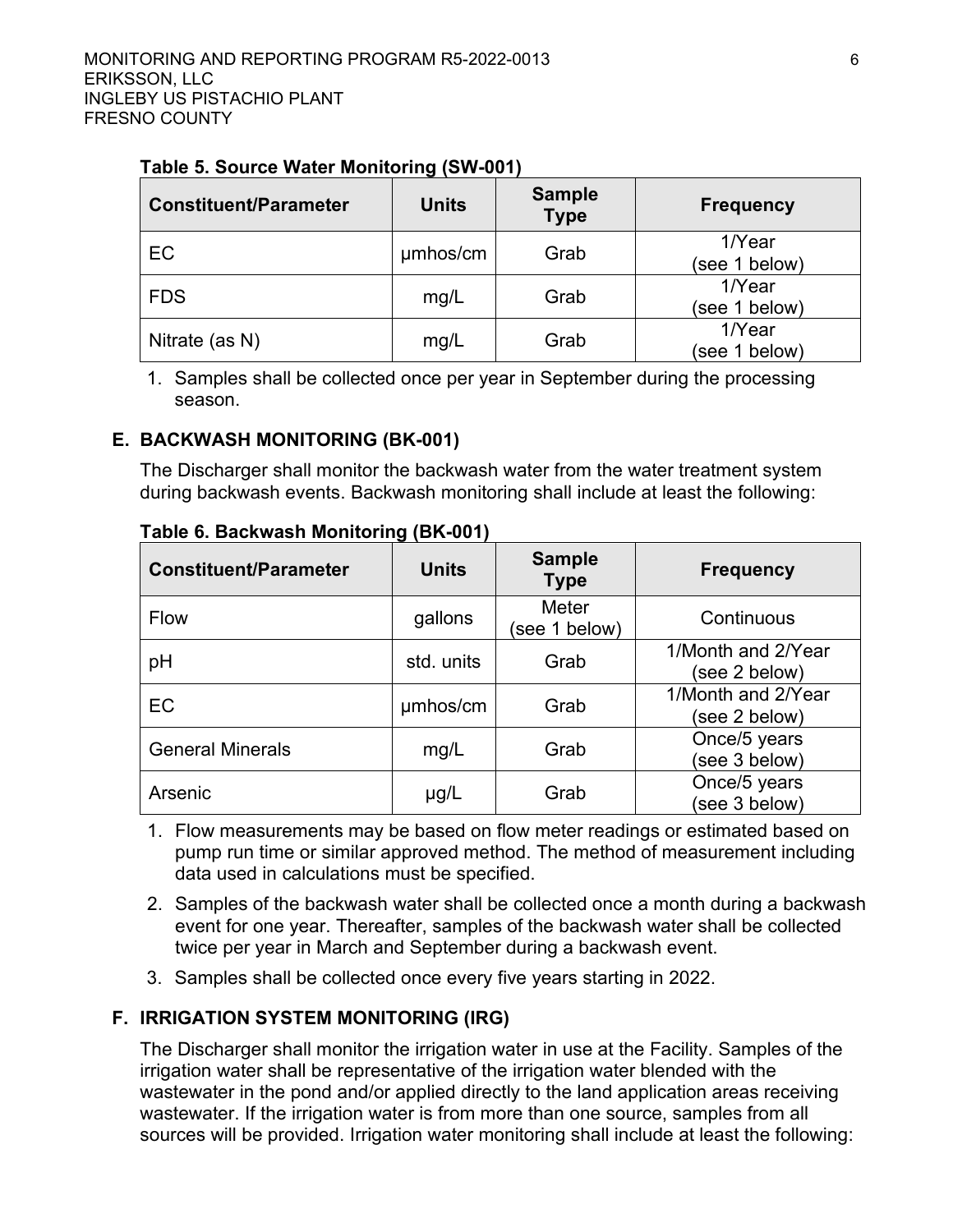| <b>Constituent/Parameter</b> | <b>Units</b> | <b>Sample</b><br><b>Type</b> | Frequency               |
|------------------------------|--------------|------------------------------|-------------------------|
| EC                           | umhos/cm     | Grab                         | 1/Year<br>(see 1 below) |
| <b>FDS</b>                   | mg/L         | Grab                         | 1/Year<br>(see 1 below) |
| Nitrate as N                 | mg/L         | Grab                         | 1/Year<br>(see 1 below) |

### **Table 7. Irrigation System Monitoring (IRG)**

1. Samples shall be collected once per year in September during the processing season. Note, if the irrigation water is the same as the source water for the Facility operations (i.e., SW-001) only one sample is required.

In addition, prior to the start of the pistachio processing season, the Discharger shall conduct an annual inspection of its irrigation system. The inspection shall note all irrigation lines and connections to fields that will be used for application of wastewater. In addition, the Discharger shall note any locations where the irrigation system will cross open irrigation canals and/or surface waters and check that there are no connections between any conveyance used to carry wastewater and any surface waters (i.e., canals, channels, etc.) or drainage courses that leave the property. The results of the inspection as well as a map documenting the various irrigation lines and fields used for transportation or storage of wastewater shall be included in the Annual Report.

# **G. LAND APPLICATION AREA MONITORING (LAA)**

The Discharger shall inspect the LAA at least once daily prior to and during irrigation events. Evidence of erosion, field saturation, runoff, or the presence of nuisance conditions (i.e., flies, ponding, etc.) shall be noted in the Facility's logbook and included as part of the annual monitoring report. In addition, the Discharger shall perform the following routine monitoring and loading calculations for each discrete irrigation area within the LAA each day when wastewater is applied. The data shall be collected and presented in graphical (map) and/or tabular format and shall include the following:

| <b>Constituent/Parameter</b>        | <b>Units</b> | <b>Sample</b><br><b>Type</b> | <b>Frequency</b> |
|-------------------------------------|--------------|------------------------------|------------------|
| <b>Fields Irrigated</b>             | acres        | n/a                          | Daily            |
| Irrigation flow<br>(see 1 below)    | mgd          | Metered                      | Daily            |
| Irrigation loading<br>(see 1 below) | inches/day   | Calculated                   | Daily            |
| Precipitation                       | inches       | Rain gage<br>(see 2 below)   | Daily            |

## **Table 5. Land Application Area Monitoring**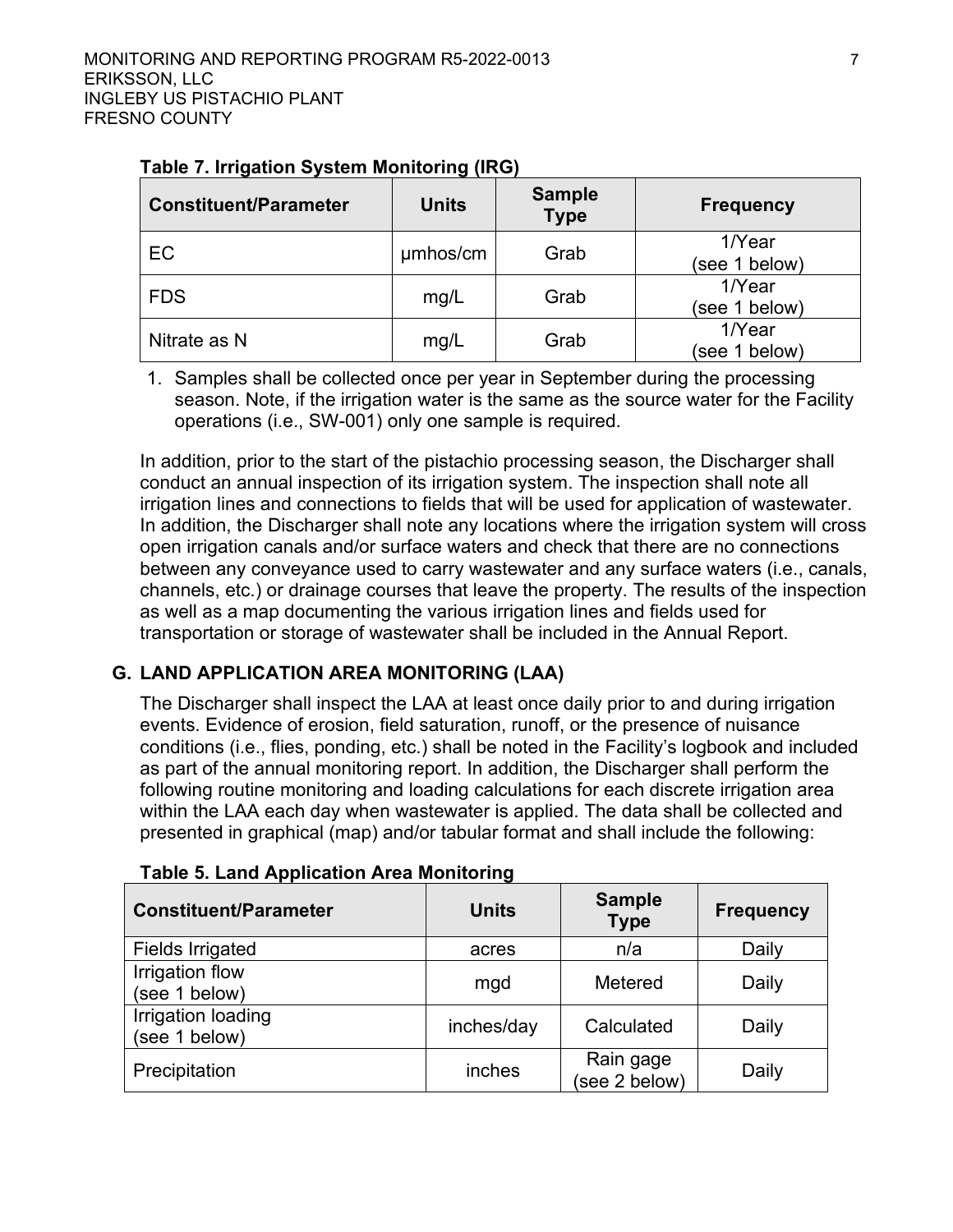#### MONITORING AND REPORTING PROGRAM R5-2022-0013 8 ERIKSSON, LLC INGLEBY US PISTACHIO PLANT FRESNO COUNTY

| <b>Constituent/Parameter</b>                       | Units        | <b>Sample</b><br><b>Type</b> | <b>Frequency</b> |
|----------------------------------------------------|--------------|------------------------------|------------------|
| <b>BOD Loading</b><br>(see 3 below)                |              |                              |                  |
| cycle average loading rate<br>see 4 below)         | lbs/acre-day | Calculated                   | Cycle            |
| <b>Nitrogen Loading</b><br>(see 3 below)           |              |                              |                  |
| from wastewater                                    | lbs/acre     | Calculated                   | 1/Year           |
| from fertilizer                                    | lbs/acre     | Calculated                   | 1/Year           |
| <b>Salt and Potassium Loading</b><br>(see 3 below) |              |                              |                  |
| from wastewater                                    | lbs/acre     | Calculated                   | 1/Year           |
| from fertilizer                                    | lbs/acre     | Calculated                   | $1$ Year         |

1. Irrigation flow and irrigation loading will be the combined flow of wastewater and irrigation water discharged to the LAA. Flow measurements shall be taken at the Discharge Meter as shown in Attachment C of the WDRs.

- 2. National Weather Service or CIMIS data from the nearest weather station is acceptable.
- 3. BOD, nitrogen, salt, and potassium loading shall be calculated as specified in section III of this MRP.
- 4. A cycle average is calculated by taking the pounds of BOD added to the LAA in a given period divided by the sum of the total days wastewater was applied plus the number of days of rest (no application of wastewater), see section III of the MRP for the calculation.

### **H. SOLIDS MONITORING (SOLIDS)**

The Discharger shall maintain detailed records for disposal and/or recycling of residual solids removed during the hulling operations. The record should include information on quantity, storage, method of disposal (i.e., livestock feed, soil amendment, composting, etc.) and receipts (if applicable). For solids applied to the land application areas, a map shall be provided identifying specific locations as well as any sample results used to evaluate agronomic loading. A summary of the information shall be included in the Annual Report.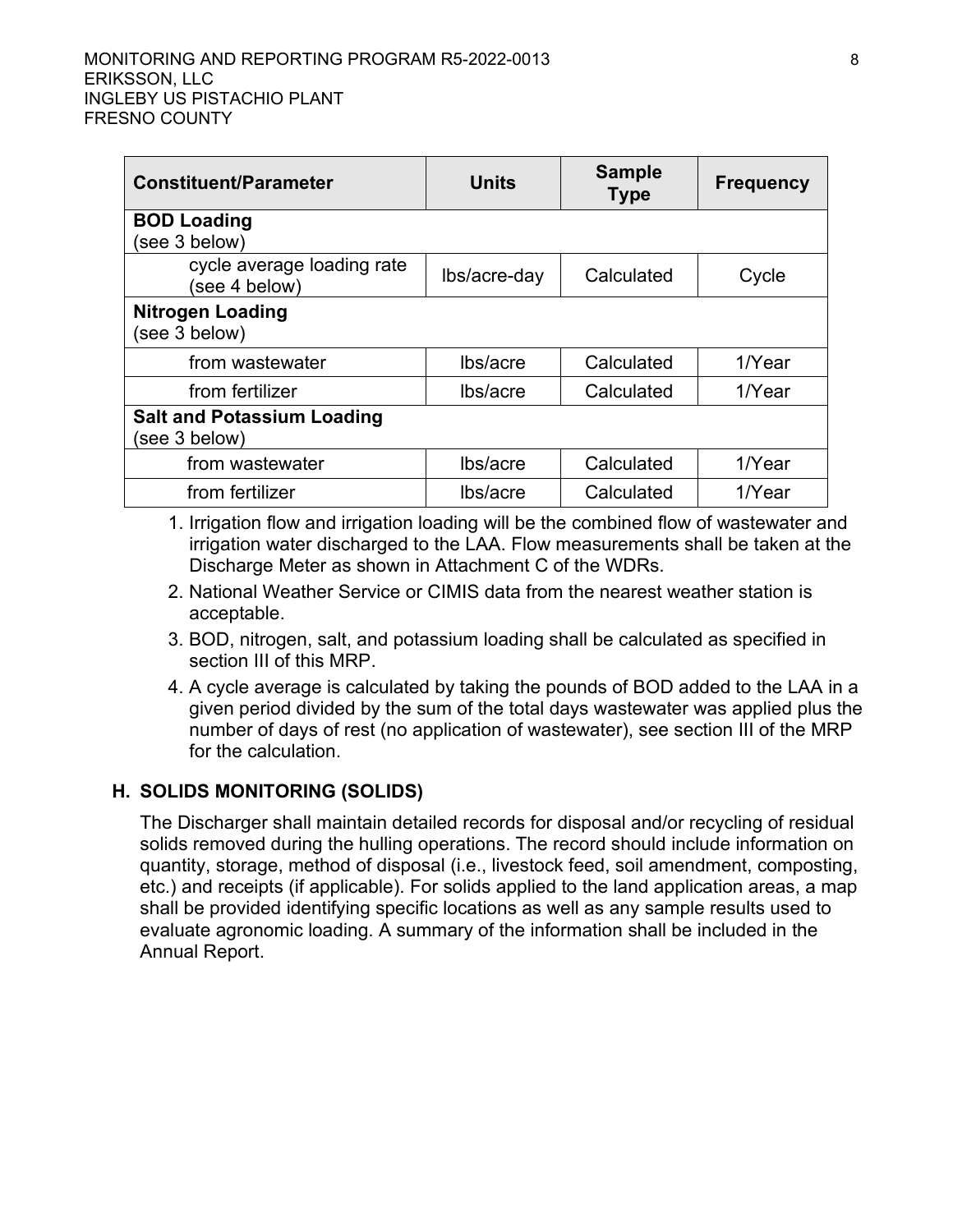#### **III. REPORTING REQUIREMENTS**

All monitoring reports should be converted to a searchable Portable Document Format (PDF) and submitted electronically. Documents that are less than 50MB should be emailed to*: [centralvalleyfresno@waterboards.ca.gov.](mailto:centralvalleyfresno@waterboards.ca.gov)* Documents that are 50 MB or larger should be transferred to a CD, DVD, or flash drive and mailed to the following address:

Central Valley Regional Water Quality Control Board Region 5 – Fresno Office 1685 "E" St. Fresno, California 93706

To ensure that your submittal is routed to the appropriate staff person, the following information should be included in the body of the email or transmittal sheet:

| Program:  | Non-15,                    |
|-----------|----------------------------|
| Facility: | Ingleby US Pistachio Plant |
| Order:    | MRP R5-2022-0013           |
| County:   | Fresno                     |
| Place ID: | 835295                     |

**A transmittal letter shall accompany each monitoring report.** The letter shall include a discussion of all violations of this MRP during the reporting period and actions taken or planned for correcting each violation. If the Discharger has previously submitted a report describing corrective actions taken and/or a time schedule for implementing the corrective actions, reference to the previous correspondence will be satisfactory. The transmittal letter shall contain a statement by the Discharger or the Discharger's authorized agent certifying under penalty of perjury that the report is true, accurate and complete to the best of the signer's knowledge.

In reporting monitoring data, the Discharger shall arrange the data in tabular form so that the date, sample type (e.g., effluent, groundwater, etc.), and reported analytical result for each sample are readily discernible. The data shall be summarized in such a manner to clearly illustrate compliance with waste discharge requirements and spatial or temporal trends, as applicable. The results of any monitoring done more frequently than required at the locations specified in the Monitoring and Reporting Program shall be reported in the next scheduled monitoring report.

Laboratory analysis reports shall be included in the monitoring reports. All laboratory reports must also be retained for a minimum of three years. For a discharger conducting any of its own analyses, reports must also be signed and certified by the chief of the laboratory.

Monitoring information shall include the method detection limit (MDL) and the Reporting limit (RL) or practical quantitation limit (PQL). If the regulatory limit for a given constituent is less than the RL (or PQL), then any analytical results for that constituent that are below the RL (or PQL) but above the MDL shall be reported and flagged as estimated.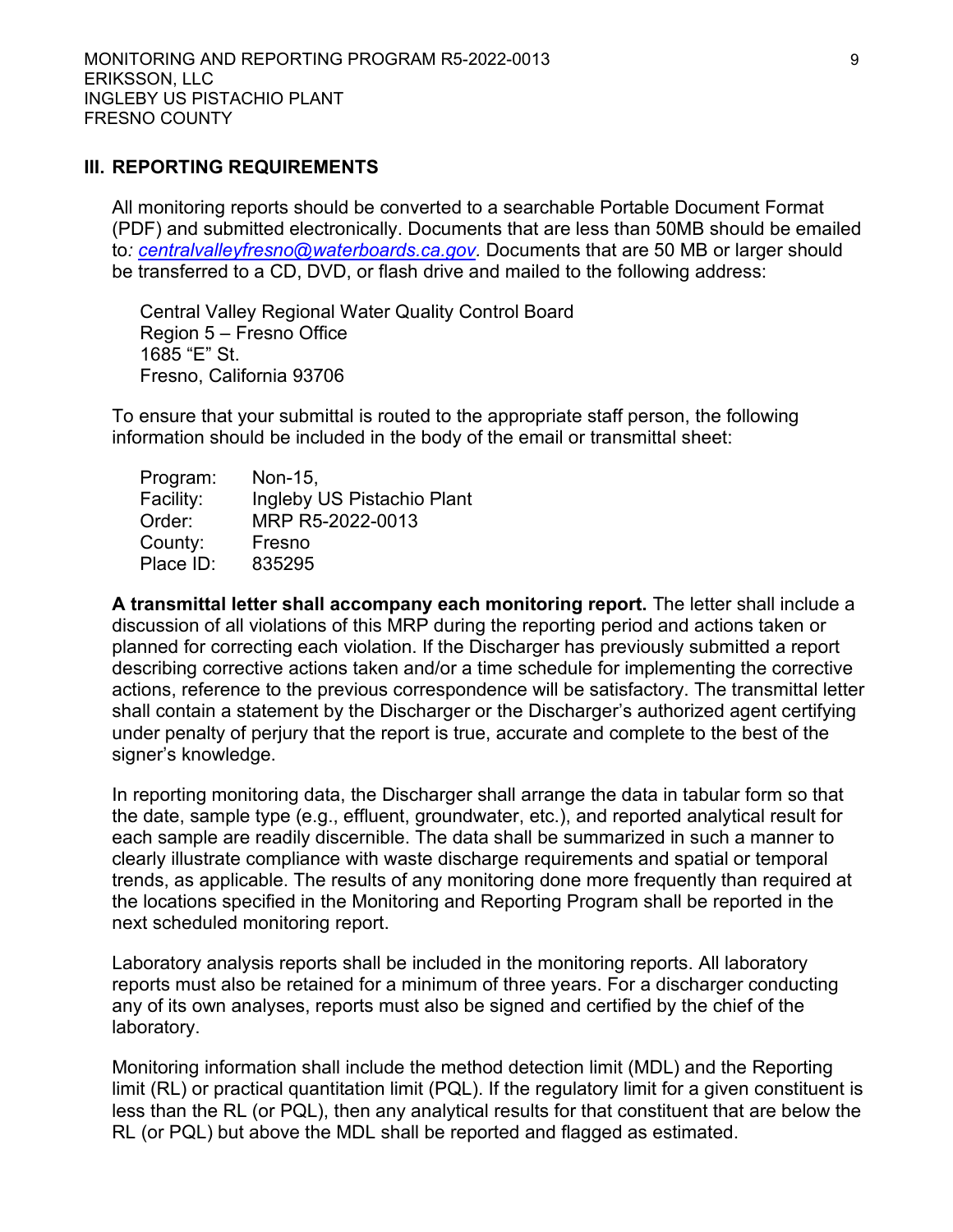All monitoring reports that involve planning, investigation, evaluation or design, or other work requiring interpretation and proper application of engineering or geologic sciences, shall be prepared by or under the direction of persons registered to practice in California pursuant to California Business and Professions Code sections 6735, 7835, and 7835.1.

### **A. ANNUAL MONITORING REPORTS**

Annual Monitoring Reports shall be prepared and submitted to the Central Valley Water Board by **1 st February each year**. The Annual Monitoring Report shall include the following:

- 1. Names, title, and contact information for persons to contact regarding the Facility for emergency and routine situations.
- 2. Calibration records for all flow meters used to demonstrate compliance with the flow limits in the WDRs.
- 3. Results of **Influent Monitoring** as specified in Section II.A, including:
	- a. Calculation of the maximum daily flow, average daily flow, and cumulative annual flow for the processing season.
- 4. Results of **Effluent Monitoring** as specified in Section II.B, including:
	- a. Calculation of the maximum daily flow, average daily flow, and cumulative annual flow for the discharge from the Lined Settling Pond to the Land Application Area.
	- b. Season average EC of the discharge of wastewater and/or blended wastewater and irrigation water leaving the Lined Settling Pond and applied to the LAA.
- 5. Results of **Pond Monitoring** as specified in Section II.C.
- 6. Results of **Source Water Monitoring** as specified in Section II.D. If the source water supply is from more than one source, the Discharger shall calculate the flow-weighted average concentration for each constituent monitored (include supporting calculations).
- 7. Results of **Backwash Monitoring** as specified in Section II.E.
- 8. Results of **Irrigation System Monitoring** as specified in Section II.F. If the irrigation supply is from more than one source. The Discharger shall calculate the flow-weighted average concentration for each constituent monitored (include supporting calculations). In addition, the Irrigation System Monitoring shall include: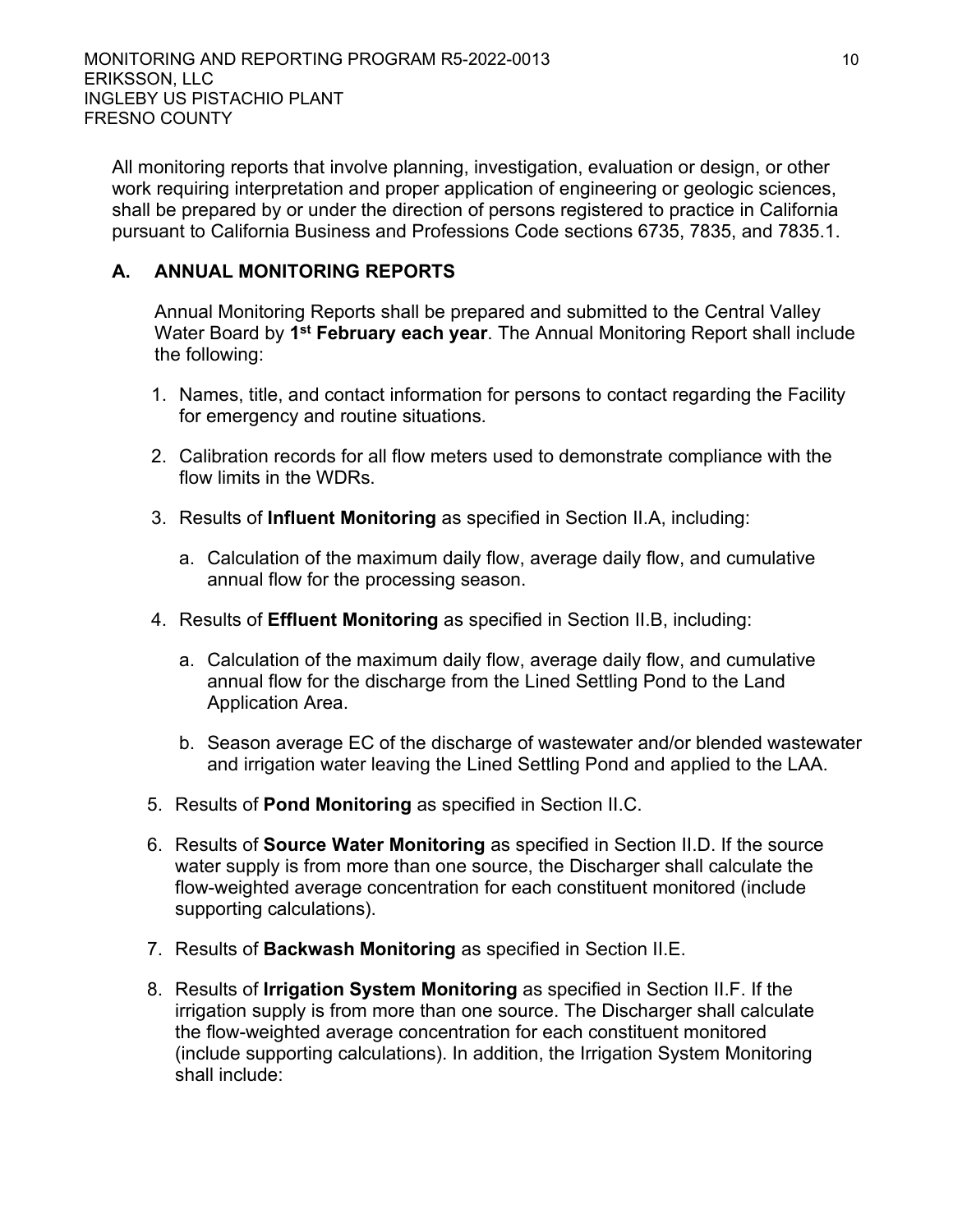- a. A map showing the location and identification of the various irrigation areas (i.e., fields) as well as the irrigation lines used to carry and transport wastewater to the various irrigation areas.
- 9. Results of **Land Application Area Monitoring** as specified in Section II.G., including:
	- a. Summary of the inspection activities conducted by the Discharger.
	- b. Calculate the cycle average BOD loading rate for the LAA.

The mass of BOD<sup>5</sup> applied to each discrete irrigation area within the LAA on a cycle average basis shall be calculated using the following formula:

$$
M = \frac{8.345(CV)}{AT}
$$

Where: *M* = Mass of BOD<sub>5</sub> applied to an LAA in lbs/ac/day  $C =$  Concentration of BOD<sub>5</sub> in mg/L based on the average concentration for the week *V* = Total volume of wastewater applied to discrete LAA fields during the irrigation cycle, in millions of gallons *A* = Area of the LAA irrigated in acres  $T =$  Irrigation cycle length in days (from the first day wastewater is applied to the last day of the drying time) 8.345 = Unit conversion factor.

c. Calculate the total mass loading for total nitrogen, salts (FDS), and potassium for each field within the LAA.

The mass of total nitrogen, FDS, and potassium applied to each LAA field shall be calculated using the following formula and compared to published crop demand for the crops actually grown:

$$
M = \sum_{i=1}^{12} \frac{(8.345(C_i V_i) + M_i)}{A}
$$

- Where: *M* = Mass of total nitrogen, FDS, or potassium applied to the LAA in lbs/ac/yr
	- *C<sup>i</sup>* = Average concentration of total nitrogen, FDS, and potassium for the month *i* in mg/L of blended wastewater and irrigation water.
	- $V_i$  = Volume of wastewater and irrigation water applied to the LAA during calendar month *i* in million gallons

$$
A = Area of the LAA (i.e., field) triggered in acres
$$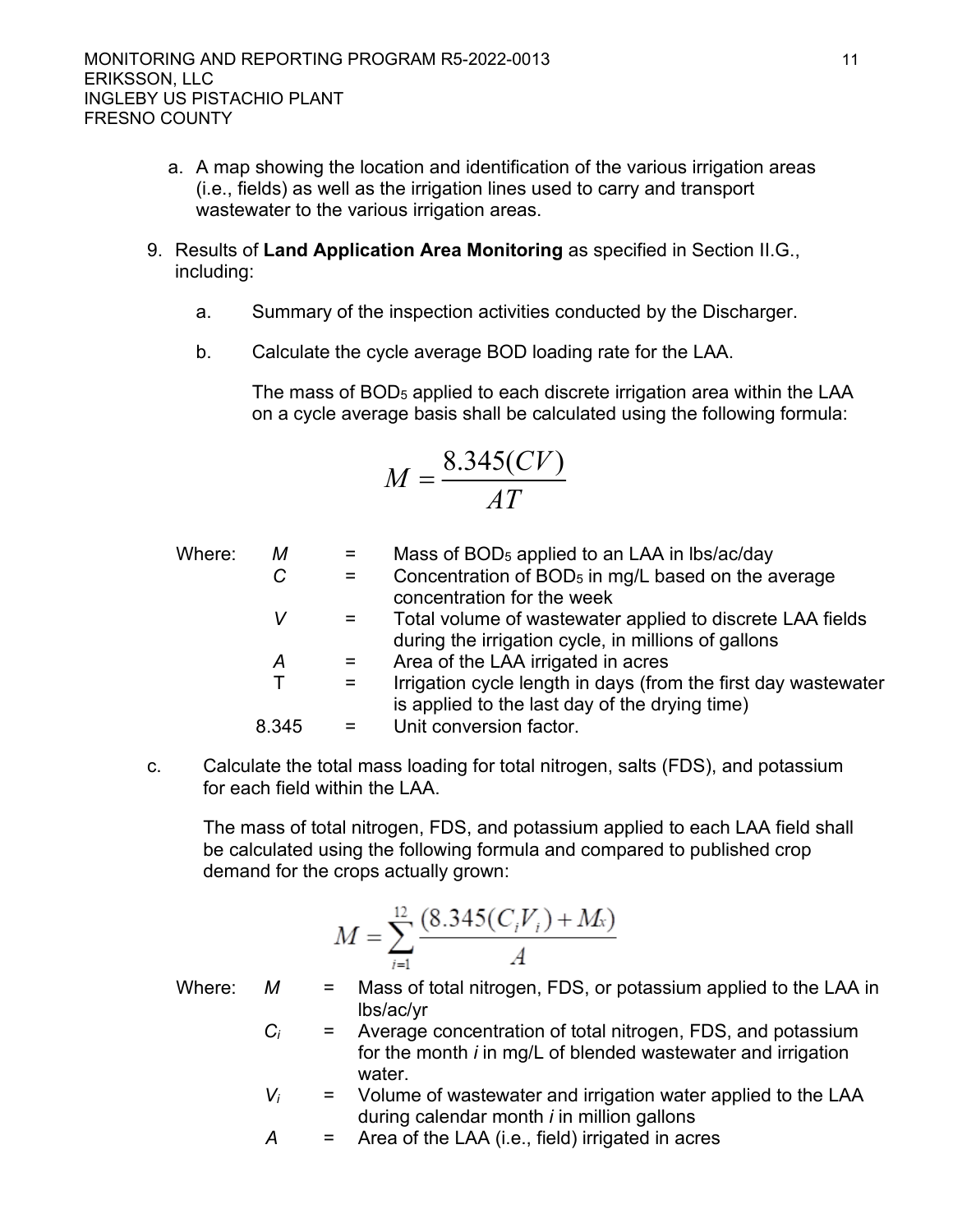- $I =$  The number of the month (e.g., January = 1, February = 2, etc.)
- $M_x$  = Nitrogen, FDS, and potassium mass from other sources (e.g., fertilizer and compost) in pounds
- 8.345 = Unit conversion factor
- 10. Copies of all laboratory analytical reports.
- 11. A comparison of monitoring data to the flow limitations and the salinity effluent limitation specified in the WDRs and an explanation of any violations of those requirements.
- 12. A discussion of annual chemical usage at the Facility (e.g., chemical name, purpose, and quantity used).
- 13. A summary of the handling and disposal of solids removed during the hulling operations within the calendar year as specified in Section II.H.
- 14. A summary of any changes in processing that might affect waste characterization and/or discharge flow rates.

A letter transmitting the monitoring reports shall accompany each report. The letter shall report violations found during the reporting period, and actions taken or planned to correct the violations and prevent future violations. The transmittal letter shall contain the following penalty of perjury statement and shall be signed by the Discharger or the Discharger's authorized agent:

*"I certify under penalty of law that I have personally examined and am familiar with the information submitted in this document and all attachments and that, based on my inquiry of those individuals immediately responsible for obtaining the information, I believe that the information is true, accurate, and complete. I am aware that there are significant penalties for submitting false information, including the possibility of fine and imprisonment."*

If, in the opinion of the Executive Officer, the Discharger fails to comply with the provisions of this Order, the Executive Officer may refer this matter to the Attorney General for judicial enforcement, may issue a complaint for administrative civil liability, or may take other enforcement actions. Failure to comply with this Order may result in the assessment of Administrative Civil Liability of up to \$10,000 per violation, per day, depending on the violation, pursuant to the Water Code, including sections 13268, 13350 and 13385. The Central Valley Water Board reserves its right to take any enforcement actions authorized by law.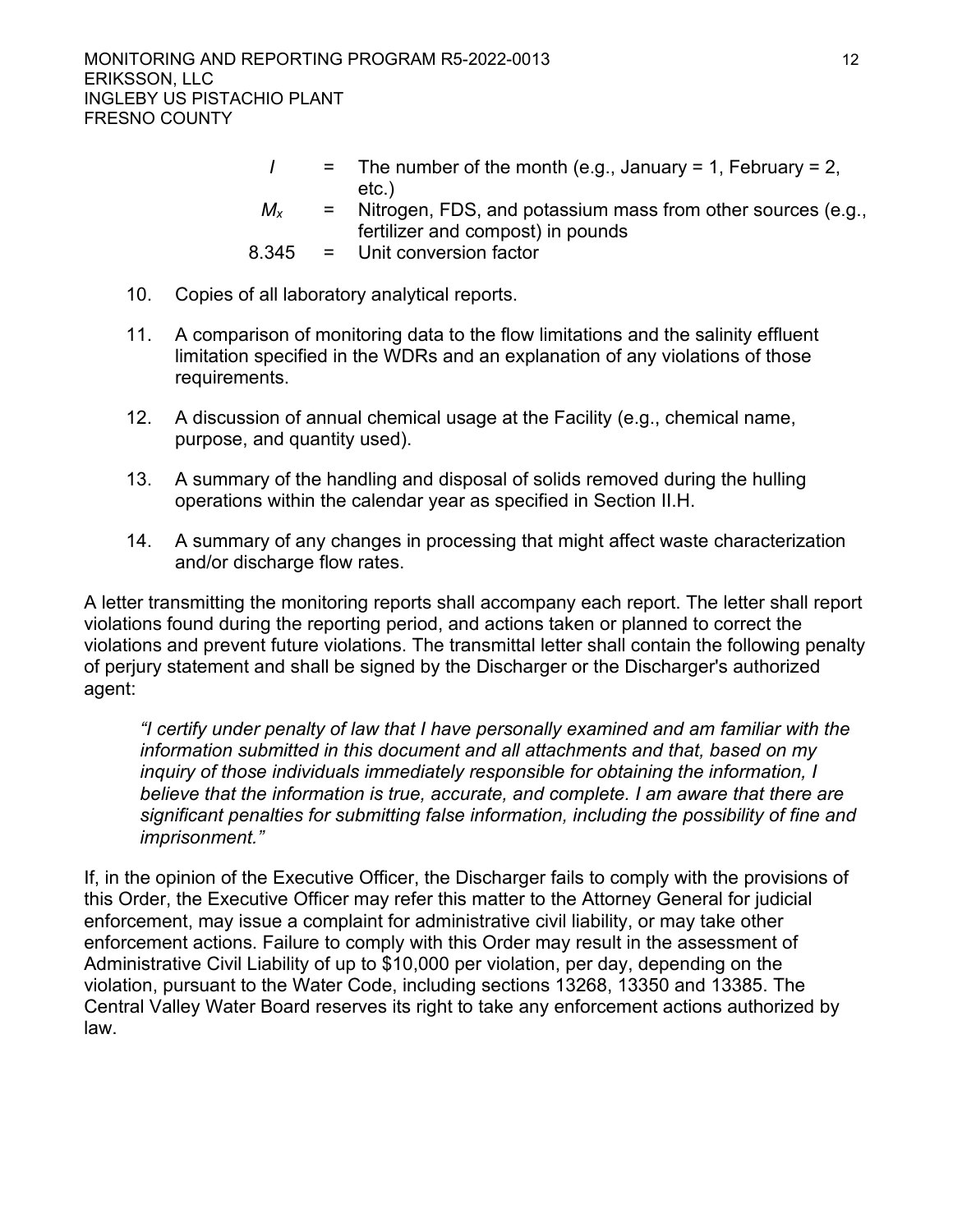MONITORING AND REPORTING PROGRAM R5-2022-0013 13 ERIKSSON, LLC INGLEBY US PISTACHIO PLANT FRESNO COUNTY

Any person aggrieved by this action of the Central Valley Water Board may petition the State Water Resources Control Board to review the action in accordance with California Water Code section 13320 and California Code of Regulations, title 23, sections 2050 and following. The State Water Resources Control Board must receive the petition by 5:00 p.m., 30 days after the date of this MRP, except that if the thirtieth day following the date of this Order falls on a Saturday, Sunday, or state holiday, the petition must be received by the State Water Resources Control Board by 5:00 p.m. on the next business day. [Copies of the law and](http://www.waterboards.ca.gov/public_notices/petitions/water_quality)  [regulations applicable to filing petitions](http://www.waterboards.ca.gov/public_notices/petitions/water_quality) may be found on the internet (http://www.waterboards.ca.gov/public\_notices/petitions/water\_quality) or will be provided on request.

The Discharger shall begin implementation of the above monitoring program starting **1 March 2022**.

I, PATRICK PULUPA, Executive Officer, do hereby certify the forgoing is a full, true and correct copy of the Monitoring and Reporting Program R5-2022-0013 issued by the California Regional Water Quality Control Board, Central Valley Region, on 17 February 2022.

Ordered by:

PATRICK PULUPA, Executive Officer Date: 2022.03.14 14:06:51 -07'00'